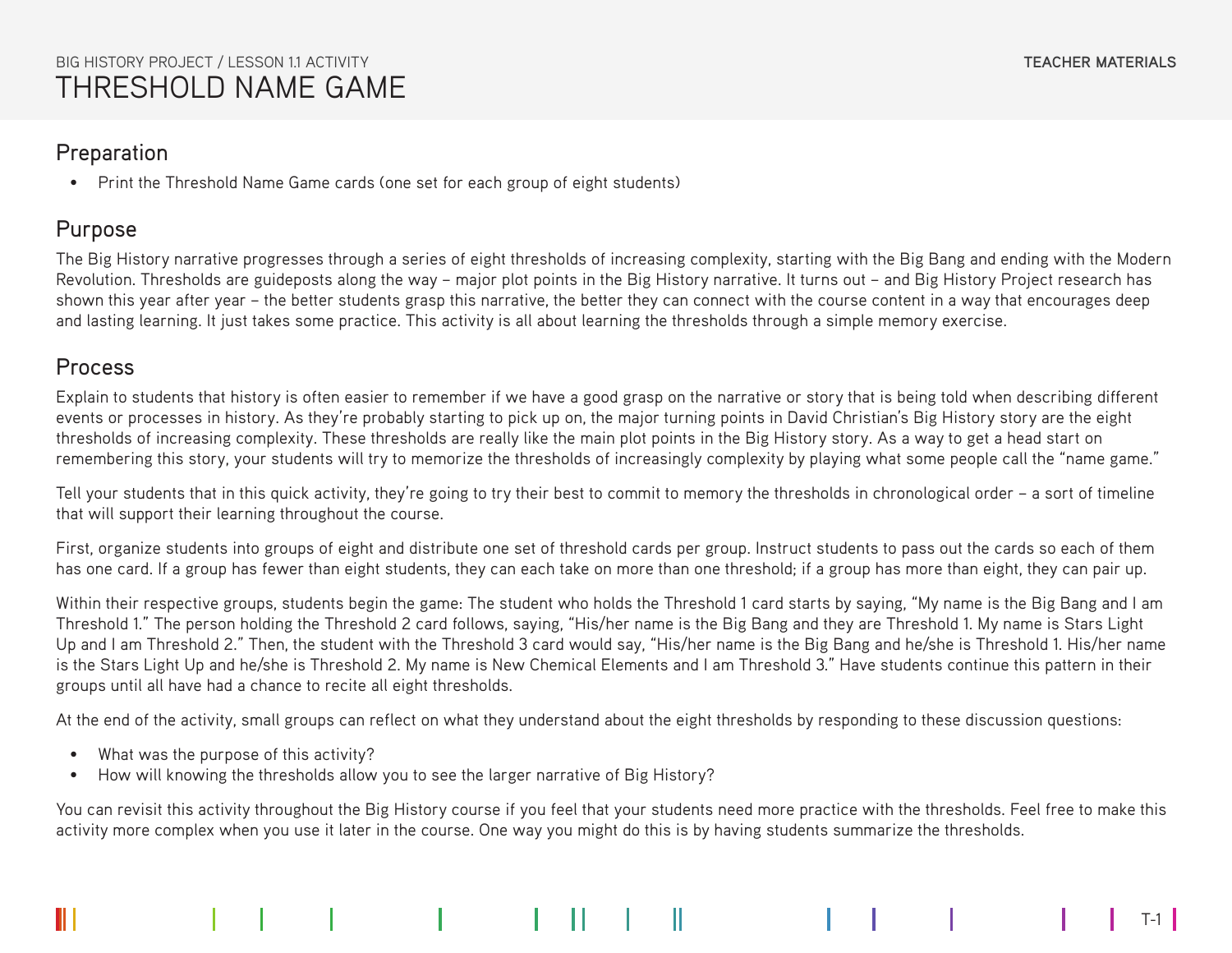S-1

## Purpose

The Big History narrative progresses through a series of eight thresholds of increasing complexity, starting with the Big Bang and ending with the Modern Revolution. Thresholds are guideposts along the way – major plot points in the Big History narrative. It turns out – and Big History Project research has shown this year after year – the better you grasp this narrative the better you can connect with the course content in a way that encourages deep and lasting learning. It just takes some practice. This activity is all about learning the thresholds through a simple memory exercise.

## Process

History is often easier to remember if we have a good grasp on the narrative or story that is being told when describing different events or processes in history. As you're probably starting to pick up on, the major turning points in David Christian's Big History story are the eight thresholds of increasing complexity. These thresholds are really like the main plot points in the Big History story. As a way to get a head start on remembering this story, you're going to try to memorize the thresholds of increasingly complexity by playing what some people call the "name game."

In this quick activity, you're going to try your best to memorize the thresholds in chronological order – a sort of timeline that will support your learning throughout the course.

First, your teacher will organize you into groups of eight and distribute one set of threshold cards per group. Pass out the cards so each of the students in your has one card. If your group has fewer than eight students, you can each take on more than one threshold; if your group has more than eight, pair up with each other

Now, you'll play the "name game" with your group:

- 1. Whoever has the Threshold 1 card starts by saying, "My name is the Big Bang and I am Threshold 1."
- 2. The person holding the Threshold 2 card follows, saying, "[the name of the person in your group who had the Threshold 1 card] is the Big Bang and they are Threshold 1. My name is Stars Light Up and I am Threshold 2."
- 3. Then, the student with the Threshold 3 card would say, "[the name of the person in your group who had the Threshold 1 card] is the Big Bang and they're

Threshold 1. [The name of the person in your group who had the Threshold 2 card] is the Stars Light Up and they're Threshold 2. My name is New Chemical Elements and I am Threshold 3.

Continue doing this until everyone in your group has had a chance to name all eight thresholds.

At the end of the activity, discuss the following questions with your group:

- What was the purpose of this activity?
- How will knowing the thresholds allow you to see the larger narrative of Big History?

Any time during this course, if you think you're starting to forget the thresholds, tell your teacher and see if you can play a quick round of the name game as a refresher!